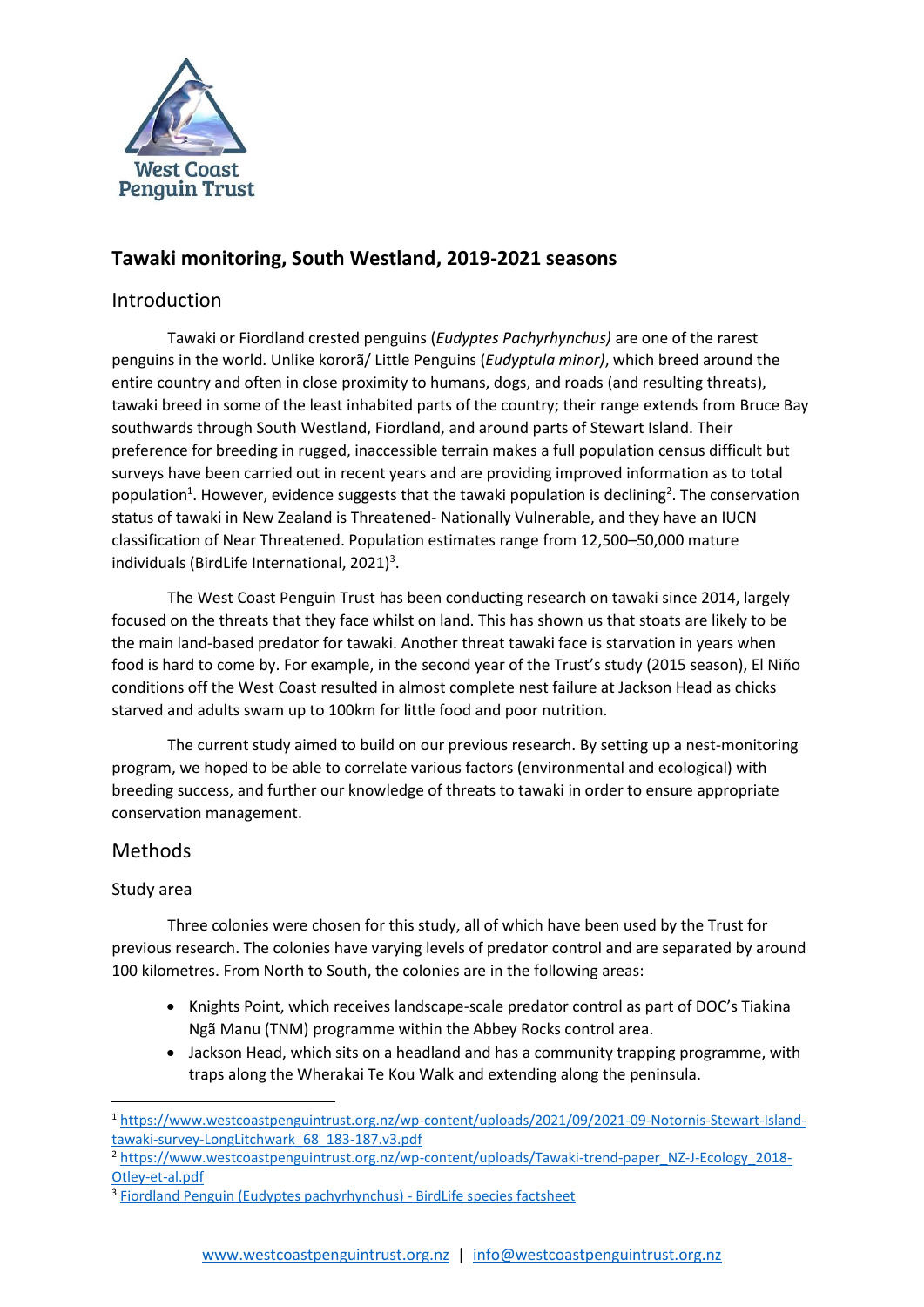• Gorge River, which receives no predator control other than a few stoat traps set by the Long family who live at the river mouth. The area immediately north of this colony (on the true right of Gorge River) receives landscape-scale predator control as part of DOC's TNM programme within the Hope-Cascade control area. We are expecting that this control area will be extended to include the true left of Gorge River down to Longridge Point, following discussions between the Trust and DOC's Principal Advisory Scientist, Dr Graeme Elliott.

#### Nest Monitoring

Between 15-30 tawaki nests were chosen from each of the three colonies to be monitored. Nests were chosen based on ease of access, proximity to other nests, and to minimise the risk that tawaki could be disturbed whilst monitoring. The variation in the number of nests monitored relates to the different size of each of the colonies.

Monitoring was undertaken from outside the nest, and care was taken not to disturb tawaki in the process. Monitoring started in July, and nests were checked fortnightly until chicks had fledged in November. Several important points of the breeding cycle were being recorded, in chronological order: presence of adult(s) in the nest, presence of eggs, eggs hatching, number of chicks, how long the chick(s) was under the guard of a parent, crèching of chicks, and chicks fledging; with the aim of determining breeding success at these colonies. Due to logistical constraints, Jackson Head nests were not monitored by the Trust in 2019, however NZ Penguin Initiative conducted monitoring there in September with a follow up visit in November. Due to COVID-19 restrictions in 2021, monitoring was not able to start at Jackson Head and Knights Point until September, by which point most chicks were already large and mobile.

#### Trail cameras and tracking tunnels

In the 2020 and 2021 seasons, trail cameras were placed facing the entrance of 10 of the tawaki nests at each colony ('nest cameras'), with the aim of recording any movement into the nests – of tawaki, and predators such as stoats (*Mustela erminea*), rats (*Rattus sp.*), and possums (*Trichosurus vulpecula*). This is the same method we have used in previous studies of predators in tawaki colonies. In 2020 these motion-triggered cameras were set to record a 30 second video. After weighing up the benefits of video versus the time spent analysing the video footage, it was decided that in 2021 the cameras would take 3 photographs when triggered, with half a second between each photo. Once these 3 photos were taken, there was a 30 second delay before the camera could be triggered again. These cameras were serviced every two weeks to check that the cameras were still working, and to replace batteries and SD cards. Due to logistical constraints caused by COVID-19 restrictions in 2021, these cameras were not used at Jackson Head and Knights Point that year.

In addition to these 10 cameras at each colony, 2 cameras were deployed specifically to look for the presence of stoats at each colony ('camera traps'). In 2020 these cameras were faced toward a lure of an anchored hard-boiled egg and a drip-fed egg-based mayonnaise lure dispenser. In 2021 these cameras were faced towards a cage containing a piece of salted rabbit meat. These cameras were also serviced every two weeks.

In 2020 and 2021, tracking tunnels were also deployed to record the presence and density of stoats at each colony. Five tunnels were set at each colony, lured with salted rabbit and collected after 21 days. This was completed in August, and again in November. This was not able to be completed at Gorge River in 2021 due to an injury.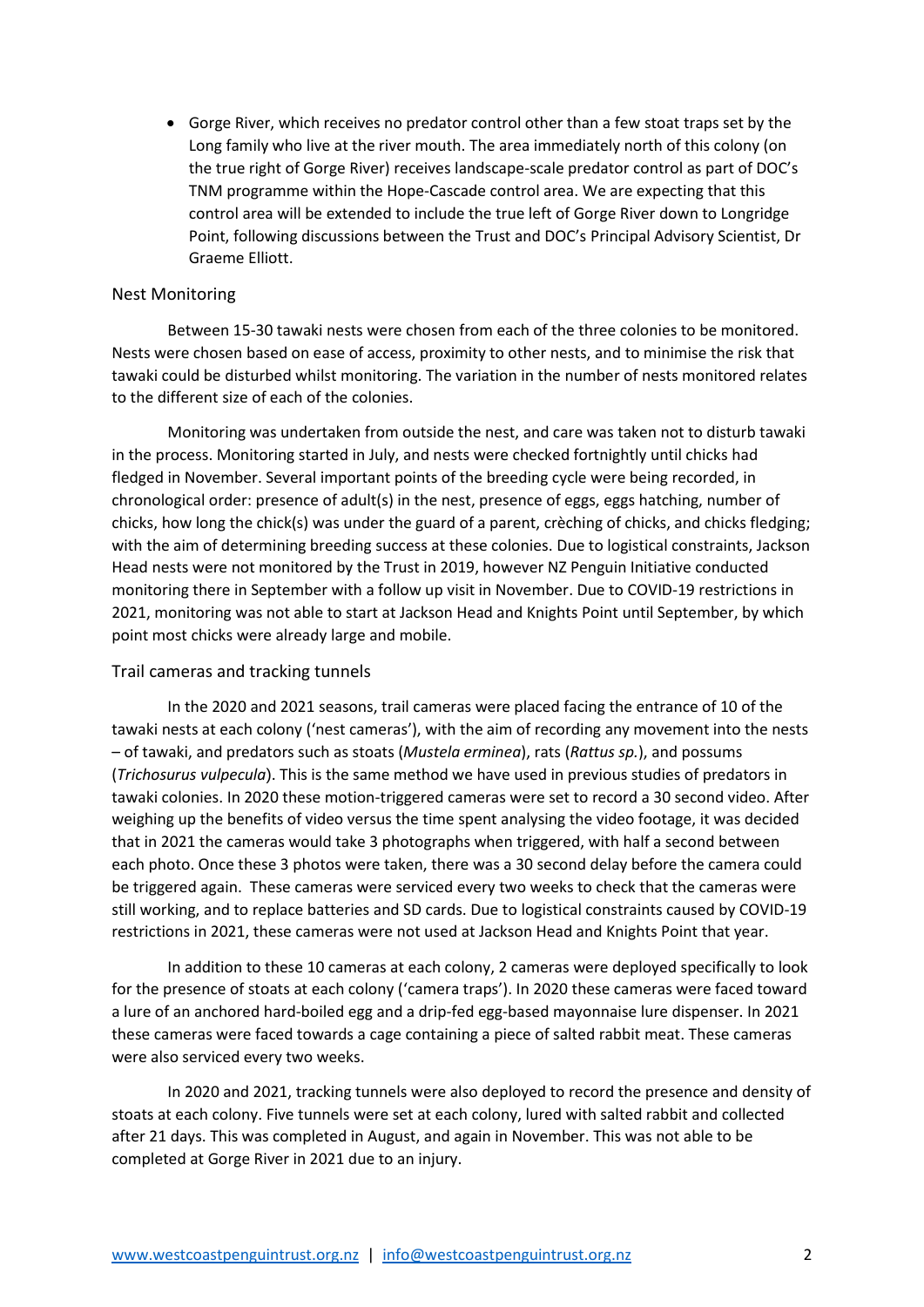Due to various factors, the people conducting the research varied year-to-year at both Jackson Head and Knights Point. At Gorge River the same person conducted the research each year.

### Results

### Nest Monitoring

Breeding success was similar at all three sites across all three years of the study to date, as was the number of nests monitored at each colony. Although tawaki lay two eggs, generally adults will only raise one chick. Thus, breeding success is measured as the number of nests where eggs were laid (number of chicks raised per monitored nest). Thus, if a breeding pair successfully raises one chick to fledging stage, it is counted as a successful nest. Within the colonies there are empty nests, or nests where adults are seen occasionally; these are not counted as a 'monitored nest'. As noted earlier, in 2021 chicks were already large and mobile by the time monitoring started at Knights Point and Jackson Head.

| Site          | No. of nests | <b>Breeding</b> | No. of nests | <b>Breeding</b> | No. of nests | <b>Breeding</b> |
|---------------|--------------|-----------------|--------------|-----------------|--------------|-----------------|
|               | monitored    | <b>SUCCESS</b>  | monitored    | <b>SUCCESS</b>  | monitored    | <b>SUCCESS</b>  |
|               | 2019         | 2019            | 2020         | 2020            | 2021         | 2021            |
| Knights Point | 15           | 0.8             | 15           |                 | 17           | 0.94            |
|               |              |                 |              |                 |              |                 |
| Jackson Head  | <b>Not</b>   | <b>Not</b>      | 25           | 0.88            | 19           | 0.90            |
|               | measured     | measured        |              |                 |              |                 |
| Gorge River   | 30           | 0.9             | 24           | 0.83            | 28           | 0.82            |
|               |              |                 |              |                 |              |                 |

Trail cameras and tracking tunnels

On trail camera imagery, rats and possums were seen in each year at all three colonies. Low numbers of stoats were seen at Jackson Head in 2020, and a single juvenile stoat was seen at Knights Point in 2021. Stoats were seen at Gorge River in 2021 entering tawaki nests. No sign of stoats was present on the tracking tunnel cards.

| Site                 | Mammals observed 2020    | Mammals observed 2021 |
|----------------------|--------------------------|-----------------------|
| <b>Knights Point</b> | Possum, Rat              | Possum, Rat, Stoat    |
| Jackson Head         | Possum, Rat, Deer, Stoat | Possum, Rat, Deer     |
| Gorge River          | Possum, Rat, Deer        | Possum, Rat, Stoat    |

Daily monitoring was carried out by the NZ Penguin Initiative at Jackson Head in 2019 from 18 to 26 September for 38 nests. Their report<sup>4</sup> notes:

[www.westcoastpenguintrust.org.nz](http://www.westcoastpenguintrust.org.nz/) | [info@westcoastpenguintrust.org.nz](mailto:info@westcoastpenguintrust.org.nz) 3

<sup>4</sup> [https://www.westcoastpenguintrust.org.nz/wp](https://www.westcoastpenguintrust.org.nz/wp-content/uploads/2018/11/NZ_Penguin_initiative_ReportQ1_2020.pdf-002.pdf)[content/uploads/2018/11/NZ\\_Penguin\\_initiative\\_ReportQ1\\_2020.pdf-002.pdf](https://www.westcoastpenguintrust.org.nz/wp-content/uploads/2018/11/NZ_Penguin_initiative_ReportQ1_2020.pdf-002.pdf) pp8-11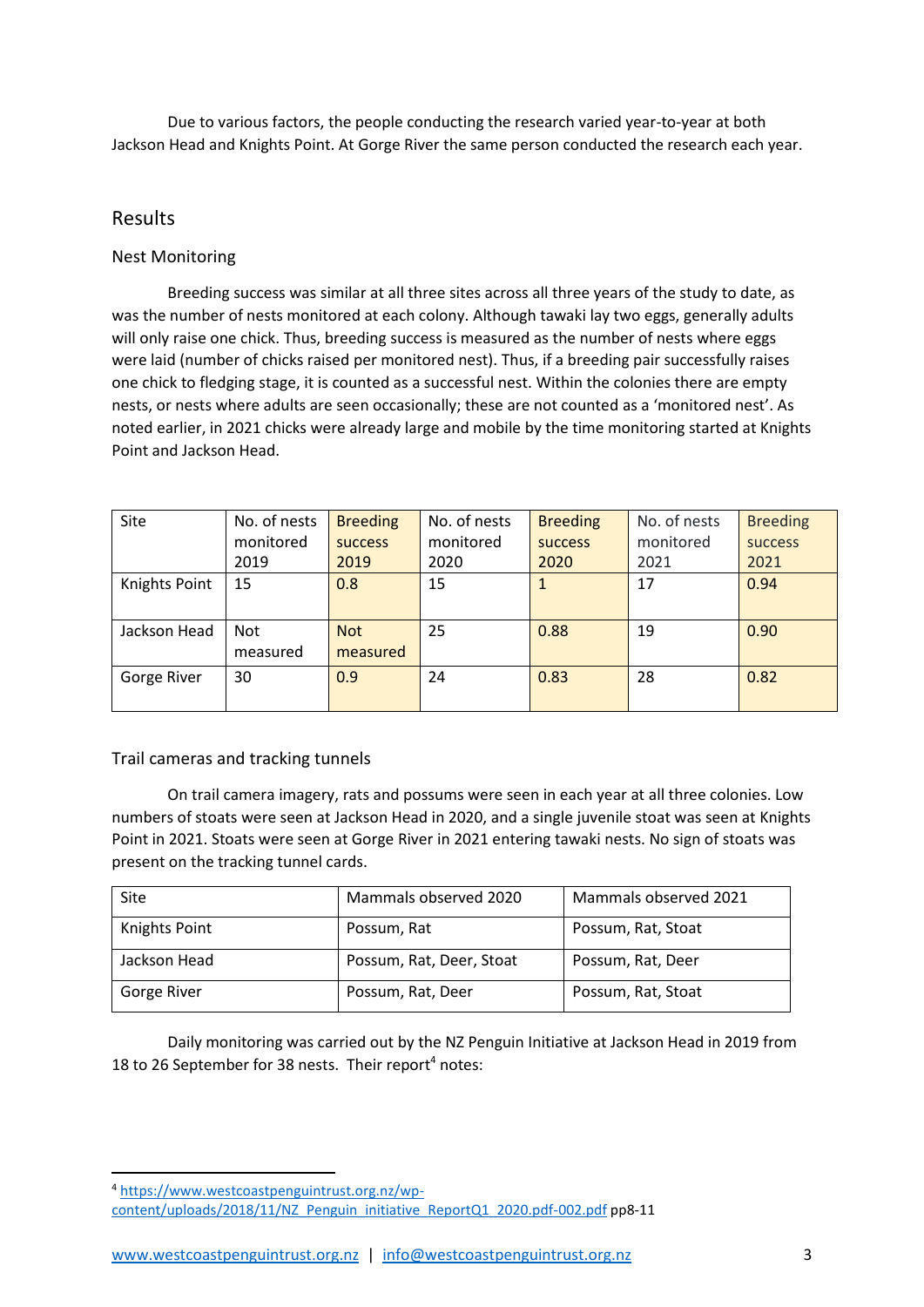"The nine days of daily nest checks coincided with covered the crucial period of late guard, early post-guard period, where chicks are becoming more mobile and start to venture out of their nests, making them particularly vulnerable to stoat predation.

"Throughout the survey period three chicks died, all of which were the smaller, first-hatched chicks that usually do not survive the first week after hatching. There was no indication of predator presence apart from an eggshell that may have been scavenged by a possum after rolling out of a nest. There was no evidence for stoat presence.

"A final direct visit was conducted on 17 November 2019 during which 22 nests were visited. 13 of these nests were empty, although the remaining 9 nests contained a total of 13 chicks some in crèches of up to three chicks. Moreover, most chicks were fully moulted to the juvenile plumage and, thus, ready to fledge. It can be assumed that several chicks from monitored nests had fledged in the days prior to our visit."

### Discussion

Although these were the first three years of this study, we have specifically monitored breeding success of tawaki, and therefore have no quantifiable baseline as to what constitutes a good breeding season at the three colonies, it would appear that breeding success was high for all three years of the study. This is based on several factors.

Firstly, no large-scale predation events were observed in the colonies during the study period. Based on previous observation, in certain years stoats can run rampant through a colony, killing eggs, chicks, and possibly adults (although we have no evidence of the latter), such as occurred at Jackson Head in 2016 (see Trust report of 2014-2017 study<sup>5</sup>). During this current study, stoats were captured on trail cameras at all three colonies, albeit in low numbers. Likely stoat predation was observed at Gorge River in September 2021, with a stoat seen on camera entering a tawaki nest numerous times. At the next nest visit (11 days later), the nest was found abandoned. Four other nests also failed around the same time. However, the number of stoats and predation levels during this study were lower than have been observed in the past, especially comparing with Jackson Head in 2016. As previously noted, nest monitoring at Jackson Head and Knights Point in 2021 was not able to start until September. Thus, it is possible that nests may have failed prior to monitoring beginning, which would result in lower breeding success than we recorded.

As noted in previous research, stoats seem to be the major land-based predator for tawaki<sup>5</sup>. Although each of the three colonies has a different level of predator control, there were no obvious or significant differences in breeding success between the colonies during the study period. Based on the results of this study and on previous research, it would seem that in years when stoat numbers are low, they present only a small threat to tawaki. However, when stoat numbers are high, they present a major and devastating threat. We initially hypothesised that in the years following a beech mast event, when stoat numbers would be expected to be highest, we would see this reflected by a poor tawaki breeding season. See Figure 1 below illustrating lag times between mast events and rodent and mustelid populations. However, as our results from the 2020 season show, the year after the biggest beech mast in 40 years in 2019, this was not the case. The exact reason for this is unclear; it could be that rat numbers were low or still increasing (with a corresponding lag-time for stoat numbers to increase), or that rat numbers were high and therefore there were plenty of rats for stoats to prey on. This second scenario seems unlikely to be the case as

[www.westcoastpenguintrust.org.nz](http://www.westcoastpenguintrust.org.nz/) | [info@westcoastpenguintrust.org.nz](mailto:info@westcoastpenguintrust.org.nz) 4

<sup>5</sup> <https://www.westcoastpenguintrust.org.nz/wp-content/uploads/2019/01/Tawaki-report-2018-Final.pdf>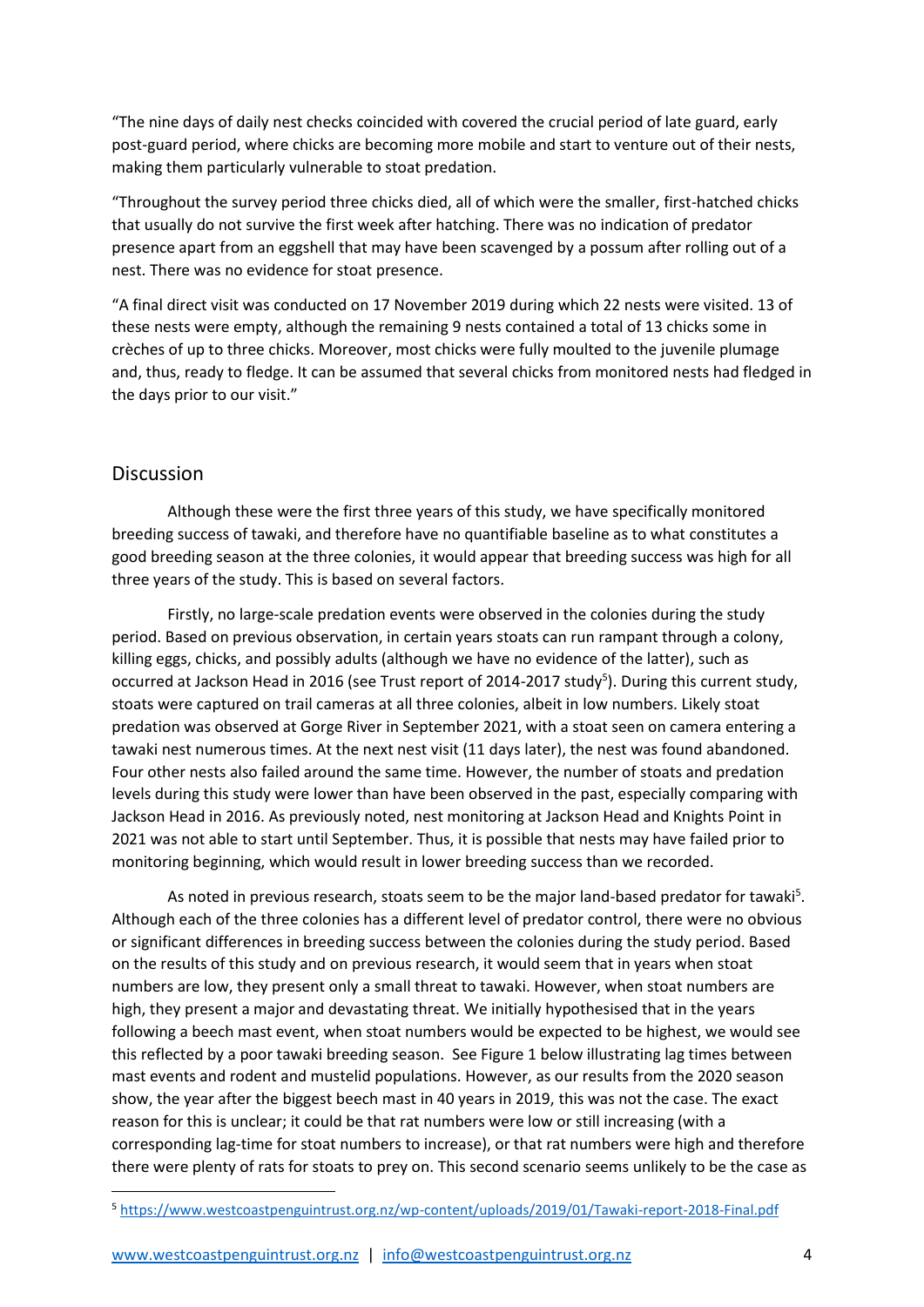shown by the low number of stoats seen on the trail cameras and tracking tunnels. The exact intricacies of mast years, rat and stoat numbers, and their effect on tawaki is still unclear, and an area where further research and discussion is needed. Our research will continue to seek answers to this question and to review predator control methods when stoat numbers are forecast to be high.



*Figure 1: DOC graphic illustrating rodent and mustelid population growth patterns and impact on mohua following mast events*

Secondly, no mass starvation events were observed. Based on previous research, when foraging conditions are poor, adult tawaki spend longer off-shore feeding, often doing so further away from the coastline than they would in years where foraging conditions are good. This is likely to be a large energy expense for the adults. If an adult tawaki has to guard the eggs/ chicks for too long (to the point of starvation) whilst its mate is foraging, then it will abandon the nest. As tawaki chicks are wholly reliant on food from the adults to survive, this inevitably leads to starvation of the chicks. Although we are not continuously monitoring tawaki nests throughout the monitoring period and no foraging study was completed at our sites during the 2019-2021 seasons, it would appear that food supply and ease of foraging was not a major factor affecting tawaki during these breeding seasons. Adult tawaki were observed foraging close to shore, and chicks were seen to be generally large, healthy, and mobile for their age. Although this is only anecdotal evidence, the lack of starving chicks, or adults abandoning nests gives us reasonable confidence in this not being a factor during the study period.

Monitoring tawaki breeding success comes with certain challenges, for both the individuals doing the monitoring, and for the Trust.

Once chicks are of a certain size, usually around three weeks after hatching, they will begin to move around the colony, with multiple chicks often inhabiting a single nest or choosing a gathering site - this is known as crèching. This makes monitoring exact numbers (and therefore breeding success) difficult, since it becomes almost impossible to determine which chicks come from which nest.

In addition, in the Jackson Head and Gorge River colonies, chicks are able to hide in small crevices amongst tree roots and boulders where they may remain hidden during the day. Although colonies often seem deserted during a daytime visit, at night when adults return with food, chicks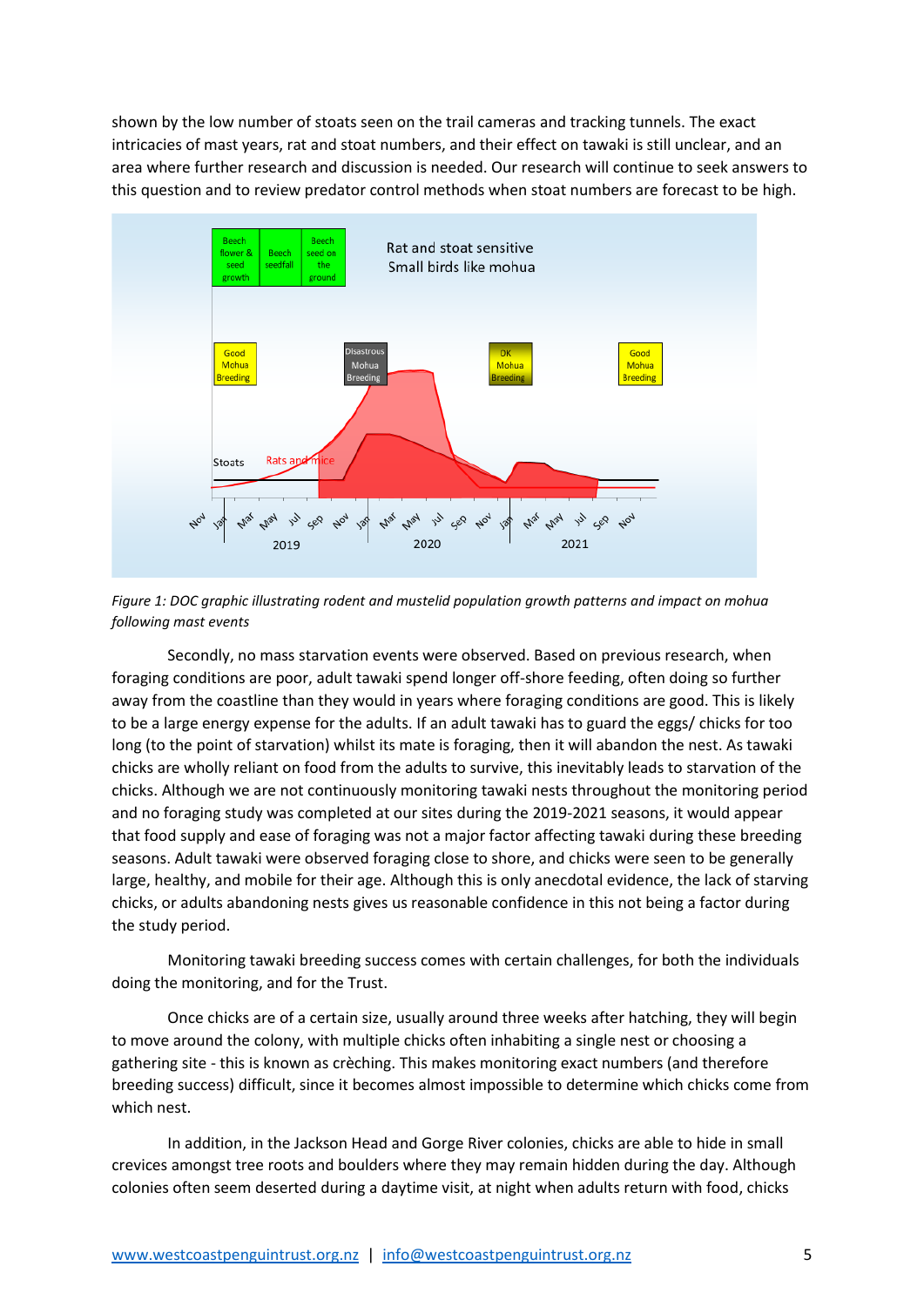reappear as if from nowhere and the colony comes alive again. It may be reasonable to conclude that a nest has been abandoned in such cases and breeding success results could be lower as a result. Knights Point is a smaller area and there are comparatively few underground places for chicks to hide. Chicks are more easily counted in this colony, and this may contribute to relatively higher breeding success results when compared to the other two colonies.

One way around this is to microchip the chicks with a passive integrated transponder (PIT tag), in order to be able to identify individual birds. However, the use of PIT tags for tawaki is not part of the Trust's work at this stage.

Trail cameras, whilst a great monitoring tool, have their own set of challenges. There appears to be a slight lag between a camera being triggered and a video/ photo being recorded, with a slightly smaller lag when using photos. Whilst fine for large, slow moving animals (which they are designed to capture), a small, fast moving animal such as a stoat can slip out of frame during this small lag period and thus avoid detection. As noted earlier, we changed to recording photos in 2021, which made processing of the data more efficient, however there is still a significant amount of time needed to process the images; 10 nest cameras within a colony take approximately 30,000 images throughout the season. The change to photos also reduced the strain on batteries and SD cards.

Vegetation in front of the camera was trimmed to minimise the chance of cameras being triggered by moving vegetation, however there were numerous instances where a camera was triggered but nothing was observed on the photo or video. It is impossible to determine the exact cause of this, but it could be the result of vegetation, a small insect or mammal moving quickly through the frame, or something moving in the background. In addition, non-target species often triggered the camera, with a single blackbird accounting for almost 1000 consecutive photos on one of the camera traps. This quickly takes up space on the SD cards and means that data is unobtainable during the 30 second delay before the camera can be triggered again.

The background logistics of monitoring tawaki is also challenging. The nearest town is Haast (permanent population ~200), which makes finding staff for the monitoring work difficult. If there is not staff continuity from year to year, then time must be spent training and familiarising staff with the sites. Gorge River is accessible by two days of walking, or helicopter. Fortunately, our ranger there lives on site; however getting materials there (cameras, batteries etc) can be challenging. As noted earlier, lockdowns and injuries made it impossible to complete some of the work at all three of the sites.

The aim of this study was to monitor breeding success and create the foundation for a longer term dataset, and as well as to continue to learn about the threats posed by stoats and the relationship of such a threat with mast events. The Trust will continue to monitor breeding success and ideally stoat presence as well as any predation where possible. The Trust will also continue to work with DOC to anticipate and understand the effects of mast events and to collaborate on improving the conservation management of tawaki.